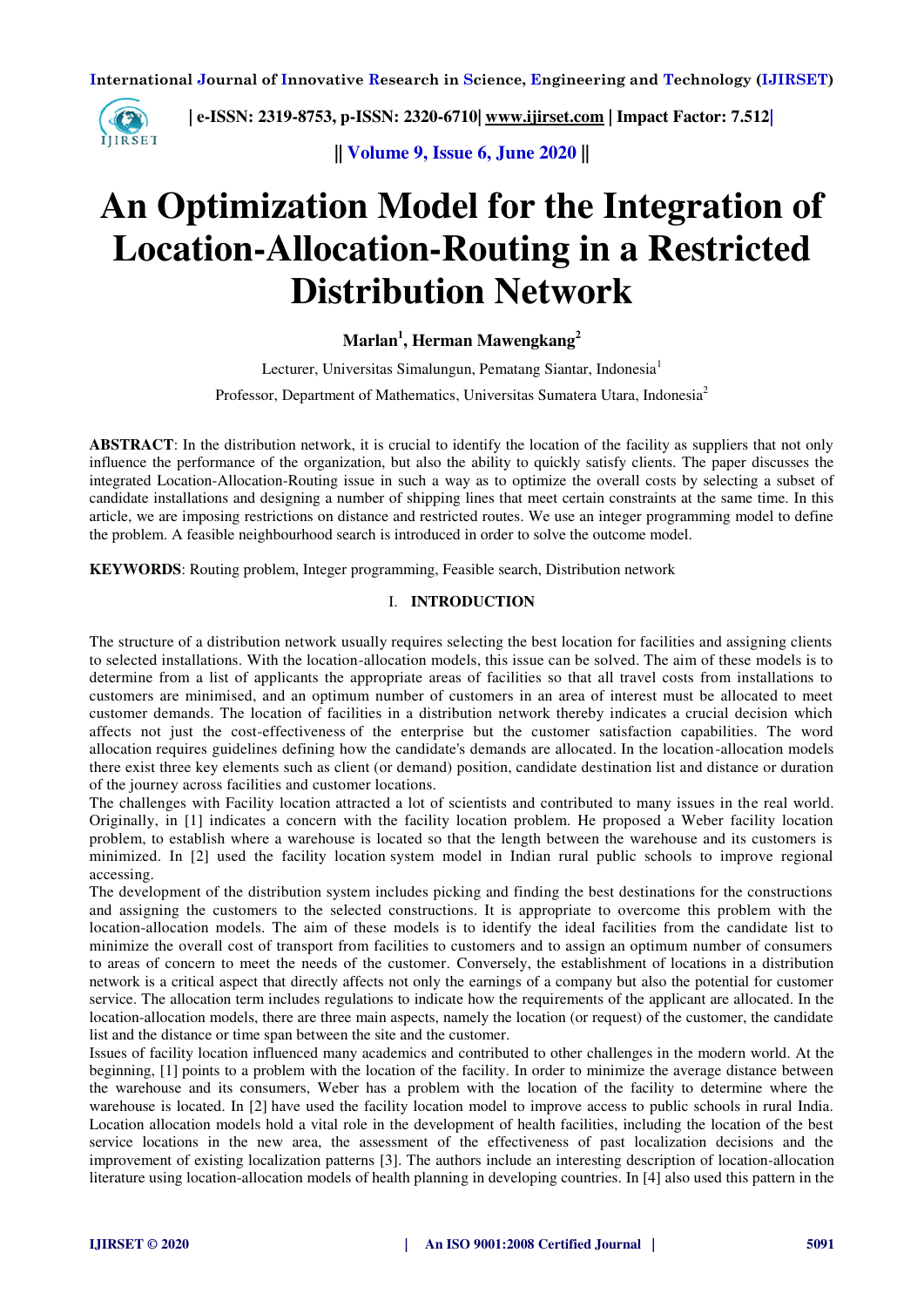

# **| e-ISSN: 2319-8753, p-ISSN: 2320-6710| [www.ijirset.com](http://www.ijirset.com/) | Impact Factor: 7.512|**

# **|| Volume 9, Issue 6, June 2020 ||**

City of Lujan, Argentina, to identify critical healthcare centers. In order to enhance the strategic planning of public health providers by Polo et al. [5] combines the location-allocation paradigm with accessibility.

The P-median problem is a simple approach used for location-allocation models. The median points between potential installations are determined by the situation, which reduces total costs to a minimum [6]. The problem is also identified in the literature as one approach to location-allocation problems. The aim of this issue is to locate facilities that provide services to people with access to facilities over a specific radius.

Location modeling transactions are carried out on out-of-back lanes that are required to be visited by one individual customer or, more commonly, by the customer who reaches the facility individually. As a result, shipping costs are independent of other deliveries. In some cases, however, several stops are made available to two or more customers; in this case, the cost of the service depends on the route and order of the visits made to certain customers. For the sake of calculate reliably the cost of multiple stops in the localization model, the routing problem must be addressed at the same time as the position problems. This type of problem is referred to as the problem of location-routing.

The aim is often to choose a location from a subset of the candidate facilities and to construct a number of routes to meet the requirements of the location-routing problem (LRP):

- 1. Customer requests without exceeding the capacity of the vehicle or facility.
- 2. The number of vehicles, the length of the route and the duration of the route;
- 3. Each path begins and ends at the same location.

The location-routing problems are specifically related to both the traditional location issue and the problem of vehicle routing. In fact, both of these latter problems can be considered as special cases of LRP. The LRP is a typical location issue if we want to connect all customers directly to a single warehouse. When the repository sites, on the other hand, are fixed, the LRP decreases to the VRP. In a realistic context, location-routing is part of distribution management and can typically be viewed as a combination optimization issue from a mathematical point of view. We recognize that this is an NP-hard problem because it involves two NP-hard issues (facility location and vehicle routing). Since there are several versions of the problems, not all of the formulations can be reproduced here. The reader is referred to [7] for a very good review of the various formulations in the first instance.

Most of the work to date focuses on heuristic methods as two NP-hard problems are combined between LRPs. Generally speaking, heuristics breaks down the problem into its three components, the location of the facility, the allocation of customers to the equipment and the routing of vehicles and resolves a number of famous concerns such as p-median, location-allocation and vehicle routing. Accurate processes have been developed for a few LRP models derived from two-index vehicle routing problem (VRP). By constraint relaxation method, in [8] made a single depot model.

Laporte [9] proposes a framework equivalent to the model where the number of vehicles used in the model varies. In [10] solve a multi-depot problem that usually includes p facilities. Seven candidate facilities and 40 consumers are the main issues. In [10] uses a constraint relaxation approach to overcome a multi-depot LRP capability. Eight candidate installations and 20 customers are the biggest problem they have solved in order to make their jobs optimal. For the solution of asymmetric LRPs, which includes three candidate installations and 80 customers by Laporte et al. [11] apply a branch and bound procedure. Two Meta-Heuristic Genetic and Tab Analysis Algorithms are used by Gharavani and Setak [12]. Since its parameters have a significant impact on the performance of these heuristic algorithms, the Taguchi Method is used to set the parameters of the developed algorithms. In [13] use multi-objective optimization for location-allocation of web service problem. Recently, in [14] propose a linear integer programming model for solving location-allocation problem in transportation of hazardous materials.

It is also prohibited to travel with pairs of edges which may take place dynamically due to restrictions on peak hours, road blocks, construction, etc. There are less common prohibited sub-paths, but they may arise, e.g. if heavy traffic prevents it from turning left shortly after entering a multi-lane road from the right. It is more reasonable to find a detour from the point of failure if we drive a single vehicle when a prohibited route is found.

The combination location-allocation-routing problem model is discussed in this study. We enforce certain restrictions, i.e. distance and the prohibited path. The combined problem can be defined as a large-scale numerical system. The concept is overcome by using the exact method called the Feasible Neighborhood Search Approach.

#### II. **LOCATION-ALLOCATION MODEL**

The P-median problem lies in the basic forms of allocation models for the private sector. The model is structured to reduce the overall distance between consumers and the nearest service centers.

The following notations are defined.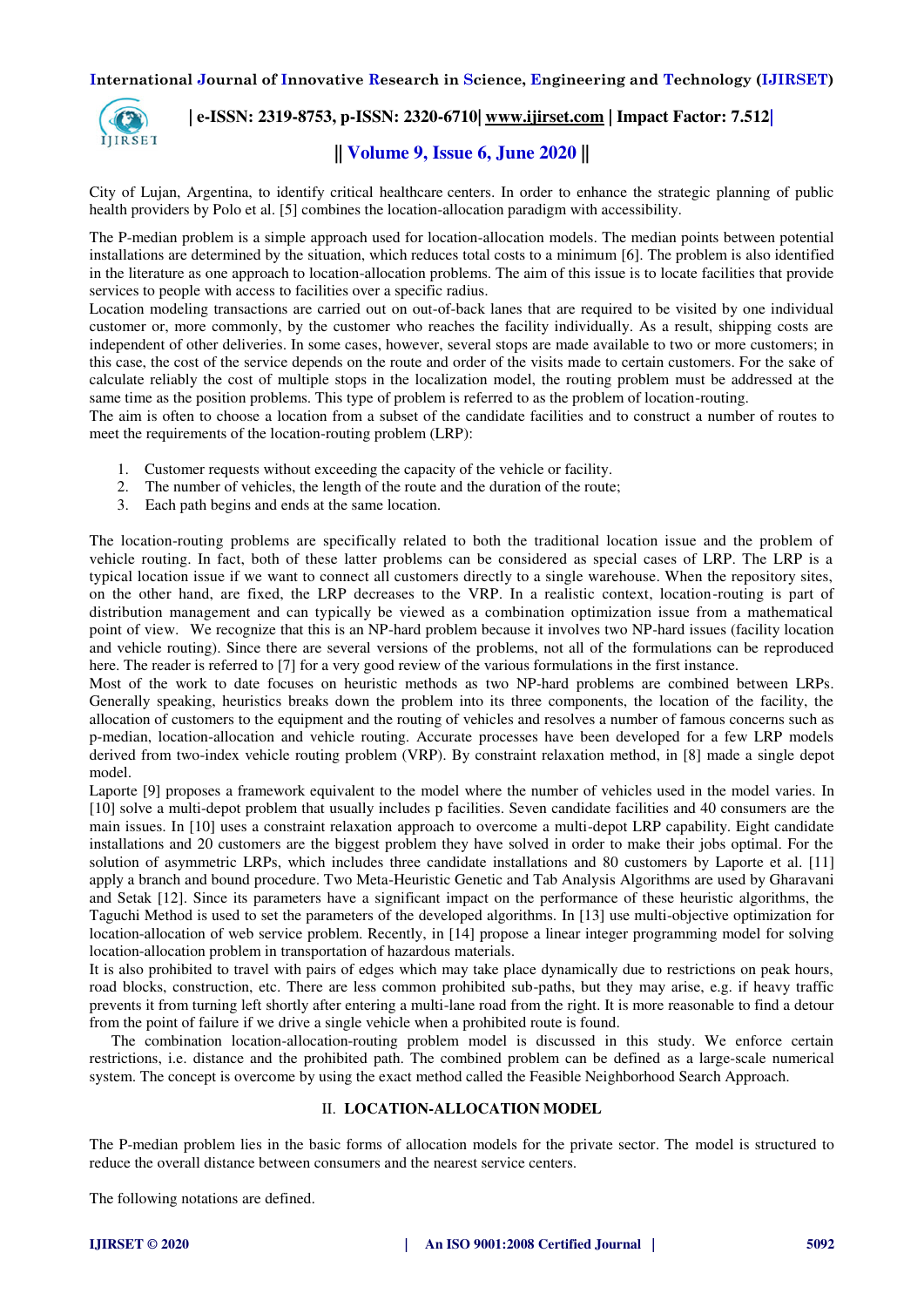œ IJIRSET

 **| e-ISSN: 2319-8753, p-ISSN: 2320-6710| [www.ijirset.com](http://www.ijirset.com/) | Impact Factor: 7.512|**

**|| Volume 9, Issue 6, June 2020 ||** 

Set

- I Set of customer nodes
- J Set of potential facility sites
- M Number of customer points in the considered area
- N Number of potential facility locations

#### Parameters

- a<sub>i</sub> Demand at node  $i \in I$
- $d_{ij}$  Distance between node  $i \in I$  and  $j \in J$
- Q Number of facilities to be located

Variables

 $X_{ii}$  Binary variable whether customer  $i \in I$  is assigned to a facility  $j \in J$ 

The model can be formulated as follows.

The objective is to minimize the total distance or travel time between customer node i and facility site node j.

Minimize 
$$
\sum_{i \in I} \sum_{j \in J} a_{ij} d_{ij} x_{ij}
$$
 (1)

There are constraints need to be satisfied.

In order to make sure that every customer (or demand) is assigned to one and only one facility, we need the following expression.

$$
\sum_{j \in J} x_{ij} = 1, \qquad \forall i \in I
$$
 (2)

$$
x_{ij} \le x_{jj}, \qquad \forall i \in I, \forall j \in J \tag{3}
$$

The next equation is to limit the number of facilities to be located

$$
\sum_{j \in J} x_{jj} = Q \tag{4}
$$

#### III. **LOCATION-ROUTING MODEL**

Next, we are showing an LRP method based on distance partitioning. The aim is to select a number of locations and to build a number of associated delivery routes in order to minimize installation costs plus routing costs. The package of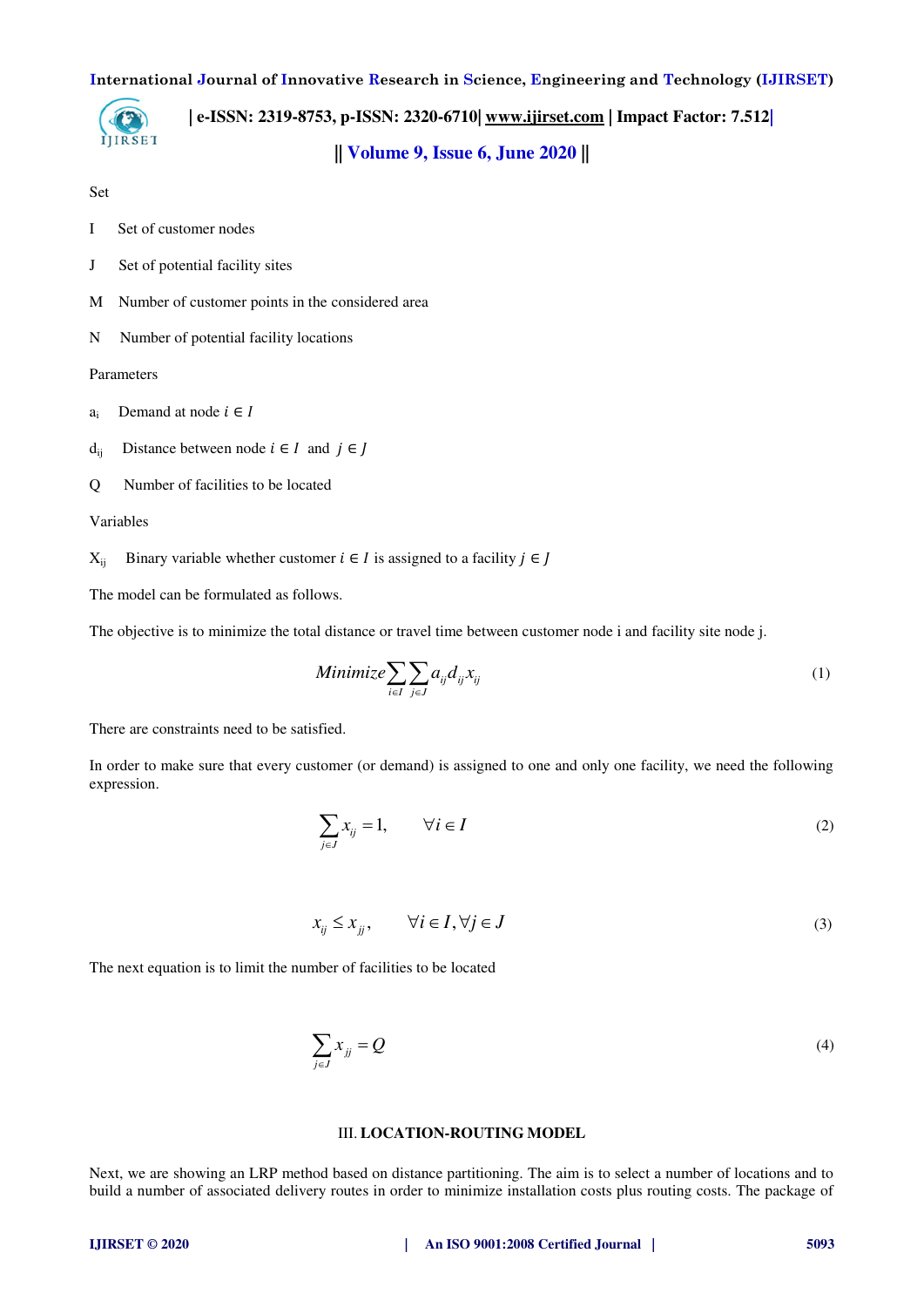

# **| e-ISSN: 2319-8753, p-ISSN: 2320-6710| [www.ijirset.com](http://www.ijirset.com/) | Impact Factor: 7.512|**

# **|| Volume 9, Issue 6, June 2020 ||**

routes must ensure that every customer is visited exactly on a single route and that the length of each route does not exceed the maximum distance.

Let *I* be the set of customer location nodes and *J* be the set of candidate facility location nodes. We define the graph  $G=(N,A)$ , where  $N = I \cup I$  is the set of nodes and  $A=N\times N$  is the set of arcs. We let  $d_{ii}$  for all  $(i, j) \in A$  be the distance between nodes *i* and *j.* The distances satisfy the triangle inequality. The distances satisfy the triangle inequality. For applications in which the distance constraint applies to the length of the route to the last customer instead of the length of the return trip to the depot, we set  $d_{ij}$  to 0 for all  $(i, j)$  with  $i \in I$  and  $j \in J$ . We define a feasible route *k* associated with facility *j* as a simple circuit that begins at facility *j,* visits one or more customer nodes and returns to facility *j* and that has a total distance of at most the maximum distance, denoted  $M$ . Then, we let  $P_i$  denote the set of all feasible routes associated with the facility *j* for all  $j \in J$ . The cost of a route  $k \in P_j$  is the sum of the costs of the arcs in the route. The cost of an arc  $(i, j) \in A$  is proportional to the distance  $d_{ij}$  to reflect distance related operating costs.

*Parameters* 

1, if route k associated with facility *j* visits customer  $i, \forall i \in I, \forall j \in J$ , 0, otherwise  $a_{ijk} =\begin{cases} 1, & \text{if route k associated with facility } j \text{ visits customer } i, \forall i \in I, \forall j \in J, \forall k \in P_j \end{cases}$  $\forall i \in I, \forall j \in J, \forall k \in$  $=\begin{cases}$  $\overline{\mathcal{L}}$ 

 $c_{jk}$  cost of route  $k$  associated with facility  $j, \forall j \in J, \forall k \in P_j$  $f_j$  fixed cost associated with selecting facility  $j$ ,  $\forall$   $j \in J$ ∝ object weighted factor

*Decision Variables* 

1, if facility  $j$  is selected,  $\int_0^1$  0, otherwise  $X_j = \begin{cases} 1, & \text{if facility } j \text{ is selected, } \forall j \in J \\ 0, & \text{otherwise} \end{cases}$  $\overline{\mathfrak{l}}$ 1, if route k associated with facility *j* is selected,  $\forall j \in J$ , 0, otherwise *j jk k* associated with facility *j* is selected,  $\forall j \in J, \forall k \in P$ *Y* [1, if route k associated with facility j is selected,  $\forall j \in J, \forall k \in$  $=\{$  $\overline{\mathcal{L}}$ 

*j*

The objective is to minimize cost

Minimize  $\alpha \cdot \sum_{j \in J} f_j X_j + \sum_{j \in J} \sum_{k \in P_j} c_{jk} Y_{jk}$  $\alpha$ .  $f_i X_i + \sum c_{ik} Y$  $\sum_{j \in J} f_j X_j + \sum_{j \in J} \sum_{k \in P_j} c_{jk} Y_{jk}$  (5)

$$
\text{s.t.} \qquad \sum_{j \in J} \sum_{k \in P_j} a_{ijk} Y_{jk} = 1 \ \forall i \in I
$$

$$
X_j - Y_{jk} \ge 0 \quad \forall j \in J, \forall k \in P_j \tag{7}
$$

$$
X_j \in \{0,1\} \qquad \forall j \in J \tag{8}
$$

$$
Y_{jk} \in \{0,1\} \qquad \forall j \in J, \forall k \in P_j \tag{9}
$$

The objective function (1) seeks to minimize the weighted sum of the facility costs and the routing costs. Constraints (2) are the set partitioning constraints that require each customer *i* be served by exactly one of the selected routes. Constraints (3) require that facility *j* be selected if a route *k* associated with facility *j* is selected. Constraints (4) and (5) are standard binary restrictions. The LRP with distance constraints is NP-hard. By placing very large costs on the arcs connecting two customer nodes, we obtain a special case of the model in which the selected routes contain exactly one customer.

As presented, the formulation LRP potentially contains an exponential number of variables  $y_{jk}$  and an exponential number of constraints (3). Thus, for instances of practical size, enumerating all of the feasible routes and solving the resulting integer program is unlikely to be effective. Instead, we will use feasible neighbourhood search for solving the model.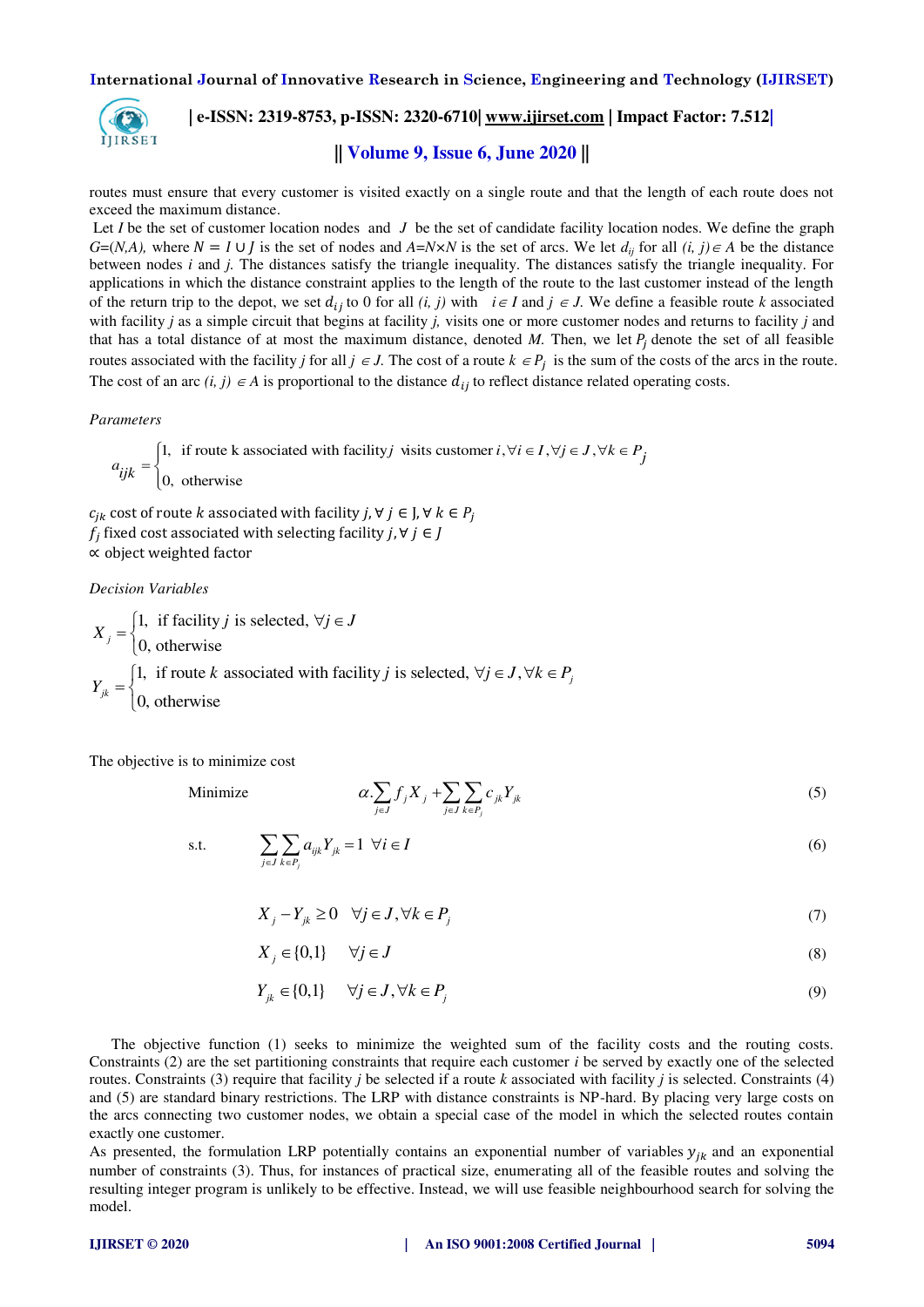

# **| e-ISSN: 2319-8753, p-ISSN: 2320-6710| [www.ijirset.com](http://www.ijirset.com/) | Impact Factor: 7.512|**

# **|| Volume 9, Issue 6, June 2020 ||**

#### IV.**FORBIDDEN ROUTE**

We are given an directed graph  $G(V, A)$  with  $n = |V|$  vertices and  $m = |A|$  edges where each edge  $e \in A$  has a positive weight denoting its length. We are also given a source vertex  $s \in V$ , a destination vertex  $t \in V$ , and a set X of forbidden route in *G*. The graph *G* together with X models a vehicle routing network in which a vehicle cannot follow any route in *X* because of the physical constraints . We want to find a shortest route from s to t that does not contain any route in *X* as a subpath—we make the goal more precise as follows. A route is a sequence of vertices each joined by an edge to the next vertex in the sequence. Note that we allow a route to visit vertices and edges more than once. If a route does not visit any vertex more than once, we explicitly call it a simple route. *A* simple directed route from vertex *v* to vertex *w* in *G* is called a forbidden route or an exception if a vehicle cannot follow the route from *v* to w because of the physical constraints. Given a set *X* of forbidden route, a route  $(v_1, v_2, v_3, \ldots, v_l)$  is said to avoid *A* if  $(v_i, v_i + 1, \ldots, v_j) \notin$ *A* for all *i*, *j* such that  $1 \le i \le j \le 1$ .

#### V. **LOCATION-ALLOCATION-ROUTING PROBLEM WITH DISTANCE AND FORBIDDEN ROUTE**

#### **5.1 Problem formulation**

Given a set of products L need to be distributed to a set of suppliers. The company has determined a list of candidate as potential suppliers (J). There is a set of customer nodes I with given demands spread across the city. A set of vehicle (M) is available to deliver the product. Each vehicle has a maximum capacity, Q. As mentioned in the problem description of location-routing model, we define a feasible route *r* associated with facility *j* as a simple directed graph that begins at facility *j,* visits one or more customer nodes and returns to facility *j.* with maximum distance of travelling N. Then, we let  $P_i$  denote the set of all feasible routes associated with the facility *j* for all  $j \in J$ . Unfortunately, due to physical constraint, there are forbidden route in which a vehicle cannot pass by.

#### **5.2 The Model**

The Location-Allocation-Routing Problem can be formulated mathematically as follows. Notations used.

Sets

- L Set of product
- J Set of potential suppliers
- I Set of customers' nbode
- M Set of vehicles
- R Set of feasible route<br>X Set of forbidden rou
- Set of forbidden route

Parameters

- $a_i$ Demand at node  $i \in I$
- *d*<sub>*ii*</sub> Distance from node  $i \in I$  to node  $j \in J$
- Q Maximum weight capacity of a vehicle

 $q_{ijrm}$  Weight demand of customer i delivered from location j of vehicle m using route r

 $\lambda$ ,  $\rho$  Costs

 $\gamma_{i:m}^l$ Cost of transportation of vehicle m to deliver product l from supplier *i* to customer *i* using route r Variables

 $x_{ii}$  Binary variable whether supplier j will serve customer i

*l j* Binary variable if product l is located to supplier *j* 

 $z_{iim}^l$ *Binary variable if product l will be delivered to customer i from supplier j through route r using vehicle m*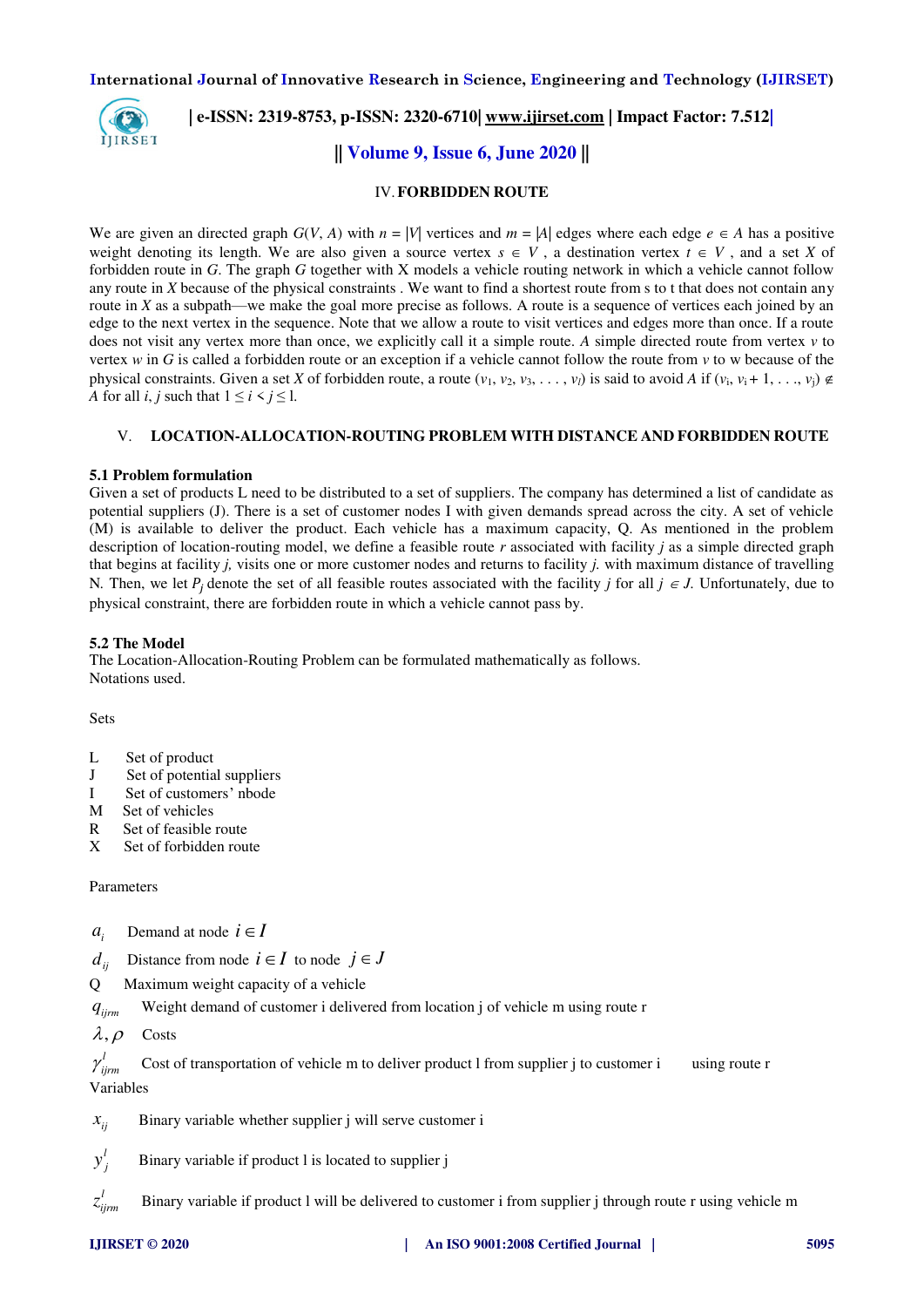

# **| e-ISSN: 2319-8753, p-ISSN: 2320-6710| [www.ijirset.com](http://www.ijirset.com/) | Impact Factor: 7.512| || Volume 9, Issue 6, June 2020 ||**

The objective function of this model is to minimize total cost.

$$
\lambda \sum_{j\in J} \sum_{l\in L} y_j^l + \rho \sum_{i\in I} \sum_{j\in J} d_{ij} a_i x_{ij} + \sum_{i\in I} \sum_{j\in J} \sum_{r\in R, r\not\in X} \sum_{l\in L} \gamma_{ijrm}^l z_{ijrm}^l \tag{10}
$$

Subject to constraints

The following expression is to make sure that every customer is assigned to one and only one supplier.

$$
\sum_{j\in J} x_{ij} = 1, \qquad \forall i \in I
$$
\n<sup>(11)</sup>

$$
x_{ij} \le x_{jj}, \qquad \forall i \in I, \forall j \in J
$$
\n
$$
(12)
$$

The next constraint is to guarantee that product  $l \in L$  is only located at supplier  $j \in J$ 

$$
\sum_{j \in J} y_j^l = 1, \qquad \forall l \in L \tag{13}
$$

Eq. (14) presents the requirement that each customer i is served exactly by one of the selected routes but not the forbidden routes.

$$
\sum_{i \in I} \sum_{j \in J} \sum_{r \in R, r \notin X} b_{ijrm} z_{ijrm}^l = 1, \qquad \forall l \in L, \forall m \in M
$$
\n(14)

Constraints (15) state that supplier j be selected if a route r, as long as  $r \notin X$ , associated with supplier j is selected.

$$
y_j^l - z_{ijrm}^l \ge 0, \qquad \forall i \in I, \forall j \in J, \forall r \in R, \forall r \notin X, \forall l \in L, \forall m \in M
$$
 (15)

Constraints (16) guarantee that vehicle capacities are respected in weight.

$$
\sum_{i \in I} \sum_{j \in J} \sum_{r \in R, r \notin X} q_{ijrm} z_{ijrm}^l \le Q_m \qquad \forall l \in L, \forall m \in M
$$
\n(16)

$$
x_{ij}, y_j^l, z_{ijrm}^l \in \{0, 1\} \qquad \forall i \in I, \forall j \in J, \forall m \in M, \forall r \in R, \forall l \in L \tag{17}
$$

The model is a large scale Integer programming problem.

We develop the following method for solving the model

#### VI. **NEIGHBOUHOOD SEARCH**

It should be noted that the reduced gradient vector, which is usually used to detect an optimal condition, is generally not available in integer programming, even if problems are convex. We will therefore enforce a certain requirement for the local testing search process to ensure that the "best" possible integer solution has been achieved.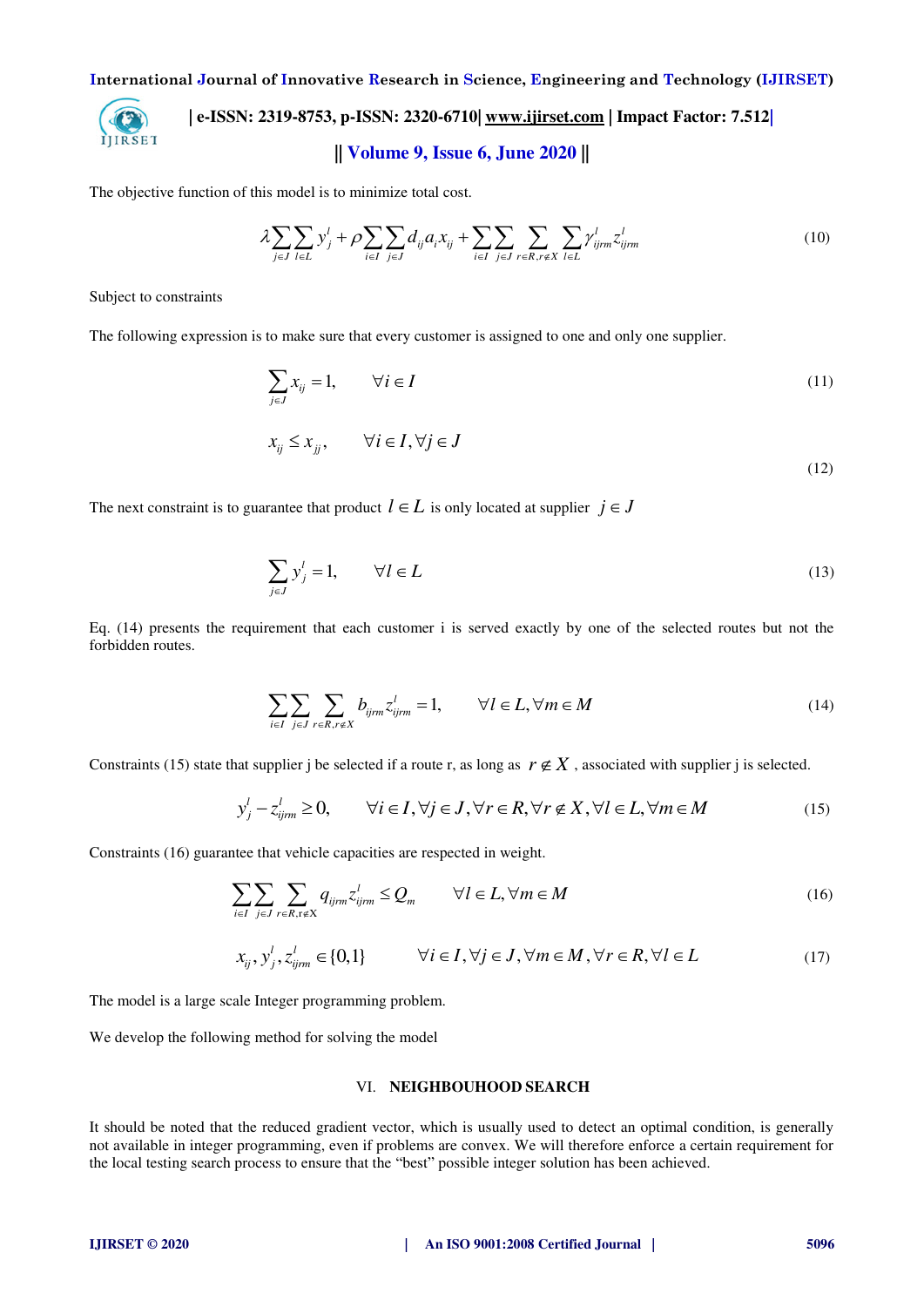

 **| e-ISSN: 2319-8753, p-ISSN: 2320-6710| [www.ijirset.com](http://www.ijirset.com/) | Impact Factor: 7.512|**

# **|| Volume 9, Issue 6, June 2020 ||**

In [15] proposed a quantity test in order to replace the price test for optimality in integer programming. The evaluation shall be carried out by checking the feasible neighborhood element, under which a neighboring point is also feasible and which improves the objective function.

Let  $[\beta]_k$  be an integer point belongs to a finite set of neighbourhood  $N([\beta]_k)$ . We define a neighbourhood system associated with  $[\beta]_k$ , that is, if such an integer point satisfies the following two requirements

1. If  $\lbrack \beta \rbrack_i \in N(\lbrack \beta \rbrack_k)$  then  $\lbrack \beta \rbrack_k \in \lbrack \beta \rbrack_i$ ,  $j \neq k$ .

2. 
$$
N([\beta]_k) = [\beta]_k + N(0)
$$

With respect to the neighbourhood system mentioned above, the proposed integerizing strategy can be described as follows.

Given a non-integer component,  $x_k$ , of an optimal vector,  $x_B$ . The adjacent points of  $x_k$ , being considered are  $[x_k]$  and  $[x_k]$  + 1. If one of these points satisfies the constraints and yields a minimum deterioration of the optimal objective value we move to another component, if not we have integer-feasible solution.

Let  $[x_k]$  be the integer feasible point which satisfies the above conditions. We could then say if  $[x_k] + 1 \in N([x_k])$ implies that the point  $[x_k] + 1$  is either infeasible or yields an inferior value to the objective function obtained with respect to  $[x_k]$ . In this case  $[x_k]$  is said to be an "optimal" integer feasible solution to the integer programming problem. Obviously, in our case, a neigbourhood search is conducted through proposed feasible points such that the integer feasible solution would be at the least distance from the optimal continuous solution.

#### VII. **THE IDEA OF THE METHOD**

Before we proceed to the case of MINLP problems, it is worthwhile to discuss the basic strategy of process for linear case, i.e., Mixed Integer Linear Programming (MILP) problems.

Consider a MILP problem with the following form

$$
Minimize P = c^T x \tag{18}
$$

$$
Subject to Ax \le b \tag{19}
$$

$$
x \ge 0\tag{20}
$$

$$
x_j \text{ integer for some } j \in J \tag{21}
$$

A component of the optimal basic feasible vector  $(x_B)_k$ , to MILP solved as continuous can be written as

$$
(x_B)_k = \beta_k - \alpha_{k1}(x_N)_1 - \dots - \alpha_{kj}(x_N)_j - \dots - \alpha_{kn} - m(x_N)_N n
$$
 (22)

Note that, this expression can be found in the final tableau of Simplex procedure. If  $(x_B)_k$  is an integer variable and we assume that  $\beta_k$  is not an integer, the partitioning of  $\beta_k$  into the integer and fractional components is that given

$$
[\beta_k] + f_k, \ 0 \le f_k \le 1 \tag{23}
$$

suppose we wish to increase  $(x_B)_k$  to its nearest integer,  $([\beta] + 1)$ . Based on the idea of suboptimal solutions we may elevate a particular nonbasic variable, say  $(x_N)_{j^*}$ , above its bound of zero, provided  $\alpha_{kj^*}$ , as one of the element of the vector  $\alpha_{j^*}$ , is negative. Let  $\Delta_{j^*}$  be amount of movement of the non variable  $(x_N)_{j^*}$ , such that the numerical value of scalar  $(x_B)_k$  is integer. Referring to Eqn. (22),  $\Delta_{j^*}$  can then be expressed as

$$
\Delta f^* = \frac{1 - f_k}{-a_{kj^*}}\tag{24}
$$

while the remaining nonbasic stay at zero. It can be seen that after substituting (23) into (24) for  $(x_N)_{j^*}$  and taking into account the partitioning of  $\beta_k$  given in (23), we obtain

 $(x_R)_k = [\beta] + 1$ 

Thus,  $(x_B)_k$  is now an integer.

It is now clear that a nonbasic variable plays an important role to integerized the corresponding basic variable. Therefore, the following result is necessary in order to confirm that must be a non-integer variable to work with in integerizing process.

**Theorem 1.** *Suppose the MILP problem* (18)*-*(21) *has an optimal solution, then some of the nonbasic variables.*   $(x_N)_j$ ,  $j = 1, \ldots, n$ , must be non-integer variables.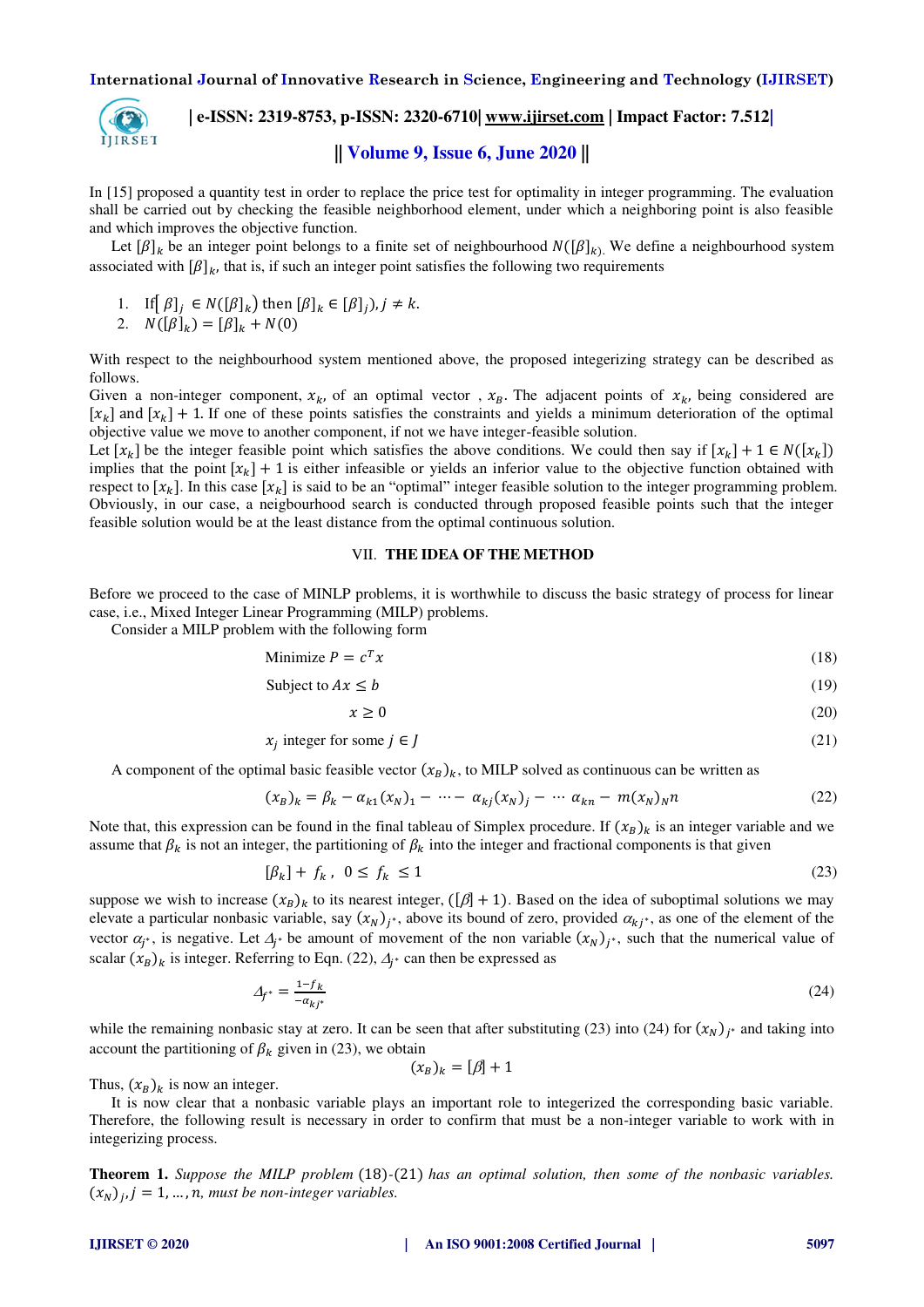

 **| e-ISSN: 2319-8753, p-ISSN: 2320-6710| [www.ijirset.com](http://www.ijirset.com/) | Impact Factor: 7.512|**

**|| Volume 9, Issue 6, June 2020 ||** 

#### **Proof:**

Solving problem as a continuous of slack variables (which are non-integer, except in the case of equality constraint). If we assume that the vector of basic variables consists of all the slack variables then all integer variables would be in the nonbasic vector  $x_N$  and therefore integer valued.

#### **7.1 Exploration of the method**

It is clear that the other components,  $(x_B)_{i \neq k}$ , of vector  $x_B$  will also be affected as the numerical value of the scalar  $(x_N)_j$ <sup>\*</sup> increases to  $\Delta_{j^*}$ . Consequently, if some element of vector  $\alpha_{j^*}$ , i.e.,  $\alpha_{j^*}$  for  $i \neq k$ , are positive, then the corresponding element of  $x_B$  will decrease, and eventually may pass through zero. However, any component of vector  $x$ must not go below zero due to the non-negativity restriction. Therefore, a formula, called the minimum ratio test is needed in order to see what is the maximum movement of the nonbasic  $(x_N)_{j^*}$  such that all components of *x* remain feasible. This ratio test would include two cases.

- 1. A basic variable  $(x_B)_{i \neq k}$  decreases to zero (lower bound) first.<br>2. The basic variable,  $(x_B)_k$  increases to an integer.
- The basic variable,  $(x_B)_k$  increases to an integer.

Specifically, corresponding to each of these two cases above, one would compute

|

$$
\theta_1 = \min_{i \neq k \mid \alpha_{j^*} > 0} \left\{ \frac{\beta_i}{\alpha_{j^*}} \right\} \tag{25}
$$

$$
\theta_2 = \Delta_{j^*} \tag{26}
$$

How far one can release the nonbasic  $(x_N)_{j^*}$  from its bound of zero, such that vector x remains feasible, will depend on the ratio test  $\theta^*$  given below

$$
\theta^* = \min(\theta_1, \theta_2) \tag{27}
$$

obviously, if  $\theta^* = \theta_1$ , one of the basic variable  $(x_B)_{i \neq k}$  will hit the lower bound before  $(x_B)_k$  becomes integer. If  $\theta^* = \theta_2$ , the numerical value of the basic variable  $(x_B)_k$  will be integer and feasibility is still maintained. Analogously, we would be able to reduce the numerical value of the basic variable  $(x_B)_k$  to its closest integer  $[\beta_k]$ . In this case how far the movement of a particular nonbasic variable,  $(x_N)_{j^*}$ , corresponding to any positive element of vector  $\alpha_{j'}$ , is given by

$$
\Delta_{f'} = \frac{f_k}{\alpha_{kj}}\tag{28}
$$

In Linear Programming (LP) terminology the operation conducted in Eqns. (22) and (23) is called the pricing operation. The vector of reduced costs  $d_j$  is used to measure the deterioration of the objective function value caused by releasing a nonbasic variable from its bound. Consequently, in deciding which nonbasic should be released in the integerizing process, the vector  $d_j$  must be taken into account, such that deterioration is minimized. Recall that the minimum continuous solution provides a lower bound to any integer-feasible solution. Nevertheless, the amount of movement of particular nonbasic variable as given in Eqns. (11) or (15), depends in some way on the corresponding element of vector  $\alpha_j$ . Therefore it can be observed that the deterioration of the objective function value due to releasing a nonbasic variable  $(x_N)_{j^*}$  so as to integerize a basic variable  $(x_B)_k$  may be measured by the ration

$$
\left. \frac{d_k}{\alpha_{kj^*}} \right| \tag{29}
$$

where  $|a|$  means the absolute value of scalar a.

In order to minimize the detonation of the optimal continuous solution we then use the following strategy for deciding which nonbasic variable may be increased from its bound of zero, that is,

$$
\min_{j} \left\{ \left| \frac{d_k}{\alpha_{kj^*}} \right| \right\}, \qquad j = 1, \dots, n-m \tag{30}
$$

From the "active constraint" strategy and the partitioning of the constraints corresponding to basic $(B)$ , superbasic  $(S)$  and nonbasic  $(N)$  variables we can write

$$
\begin{bmatrix} B & S & N \\ 0 & 0 & I \end{bmatrix} \begin{bmatrix} x_b \\ x_N \\ x_S \end{bmatrix} = \begin{bmatrix} b \\ b_N \end{bmatrix} \tag{31}
$$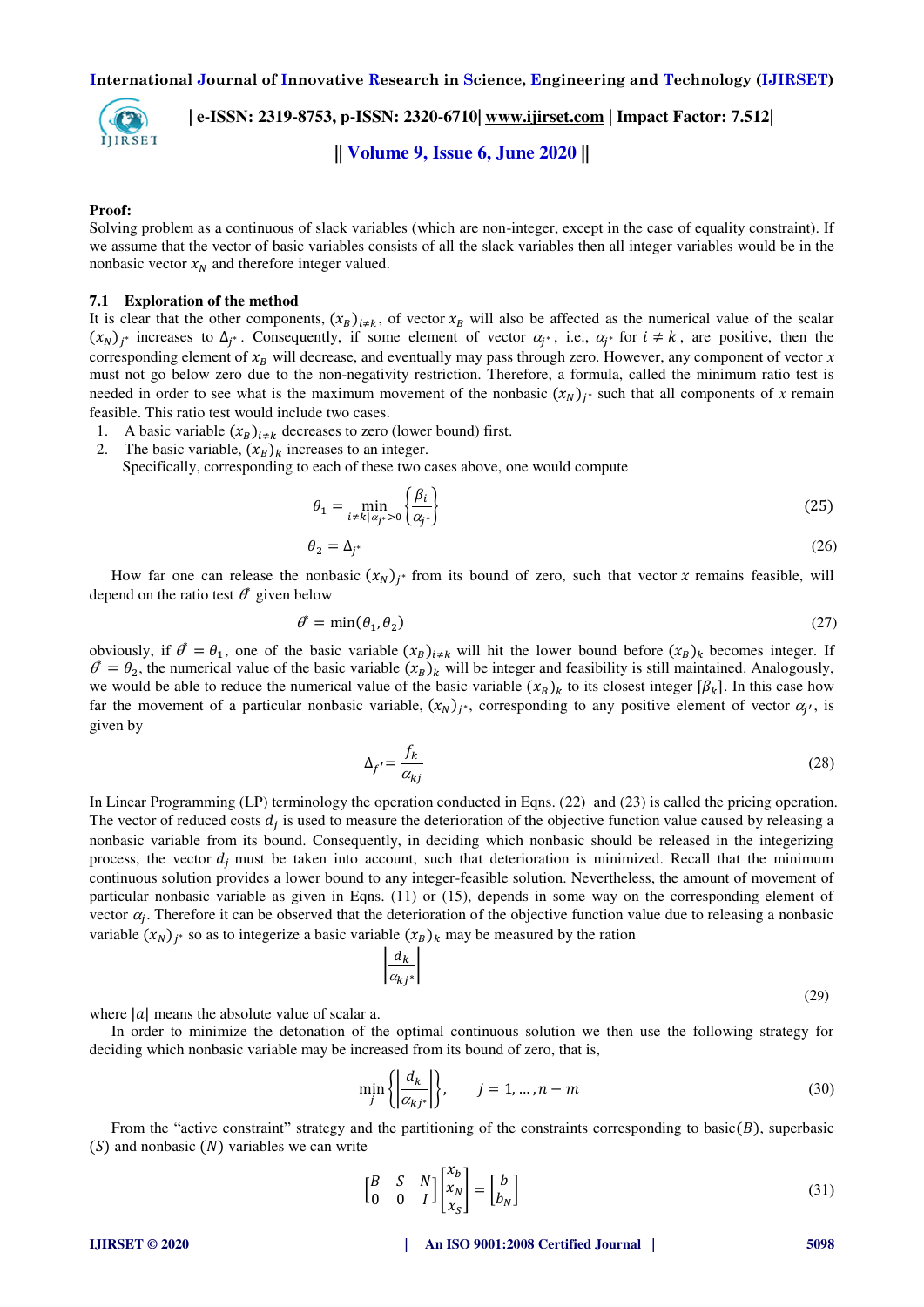

# **| e-ISSN: 2319-8753, p-ISSN: 2320-6710| [www.ijirset.com](http://www.ijirset.com/) | Impact Factor: 7.512|**

# **|| Volume 9, Issue 6, June 2020 ||**

or

$$
Bx_b + Sx_N + Nx_S = b \tag{32}
$$

$$
x_N = b_N \tag{33}
$$

The basis matrix  $B$  is assumed to be square and nonsingular, we get

$$
x_B = \beta - Wx_S - \alpha x_N \tag{34}
$$

where

$$
\beta = B^{-1}b\tag{35}
$$

$$
W = B^{-1}S \tag{36}
$$

$$
\alpha = B^{-1}N\tag{37}
$$

Expression (33) indicates that the nonbasic variables are being held equal to their bound. It is evident through the "nearly" basic expression of Eqn. (34), the integerizing strategy discussed in the previous section, designed for MILP problem can be implemented. Particularly, we would be able to release a nonbasic variable from its bound, Eqn.(33) and exchange it with a corresponding basic variable in the integerizing process, although the solution would be degenerate. Furthermore, the Theorem (1) above can also be extended for MINLP problem.

**Theorem 2.** *Suppose the MINLP problem has a bounded optimal continuous solution, then we can always get a noninteger in the optimum basic variable vector.* 

#### **Proof***.*

- 1. If these variables are nonbasic, they will be at their bound. Therefore they have integer value.
- 2. If a  $y_j$  is superbasic, it is possible to make  $y_j$  basic and bring in a nonbasic at its bound to replace it in the superbasic.

Currently, we are in a position where particular basic variable,  $(x_B)_k$  is being integerized, thereby a corresponding nonbasic variable,  $(c_N)_{j^*}$ , is being released from its bound of zero. Suppose the maximum movement of  $(x_N)_{j^*}$ satisfies

$$
\theta^*=\Delta_{j^*}
$$

such that  $(x_B)_k$  is integer valued to exploit the manner of changing the basis in linear programming, we would be able to move  $(x_N)_{j^*}$  into *B* (to replace  $(x_B)_k$ ) and integer-valued  $(x_B)_k$  into *S* in order to maintain the integer solution. We now have a degenerate solution since a basic variable is at its bound. The integerizing process continues with a new set  $[B, S]$ . In this case, eventually we may end up with all of the integer variables being superbasic.

**Theorem 3**. *A suboptimal solution exists to the MILP and MINLP problem in which all of the integer variables are superbasic.* 

#### **Proof***.*

- 1. If all of the integer variables are in *N*, then they will be a bound.
- 2. If an integer variable is basic it is possible to either
	- Interchange it with a superbasic continuous variable, or
	- Make this integer variable superbasic and bring in a nonbasic at its bound to replace it in the basis which gives a degenerate solution.

The other case which can happen is that a different basic variables  $(x_B)_{i \neq k}$  may hit its bound before  $(x_B)_k$  becomes integer. Or in other words, we are in a situation where

$$
\theta^* = \Delta_1
$$

In this case we move the basic variable  $(x_B)_j$  into N and its position in the basic variable vector would be replaced by nonbasic  $(x_B)_{j^*}$ . Note  $(x_B)_k$  is still a non-integer basic variable with a new value.